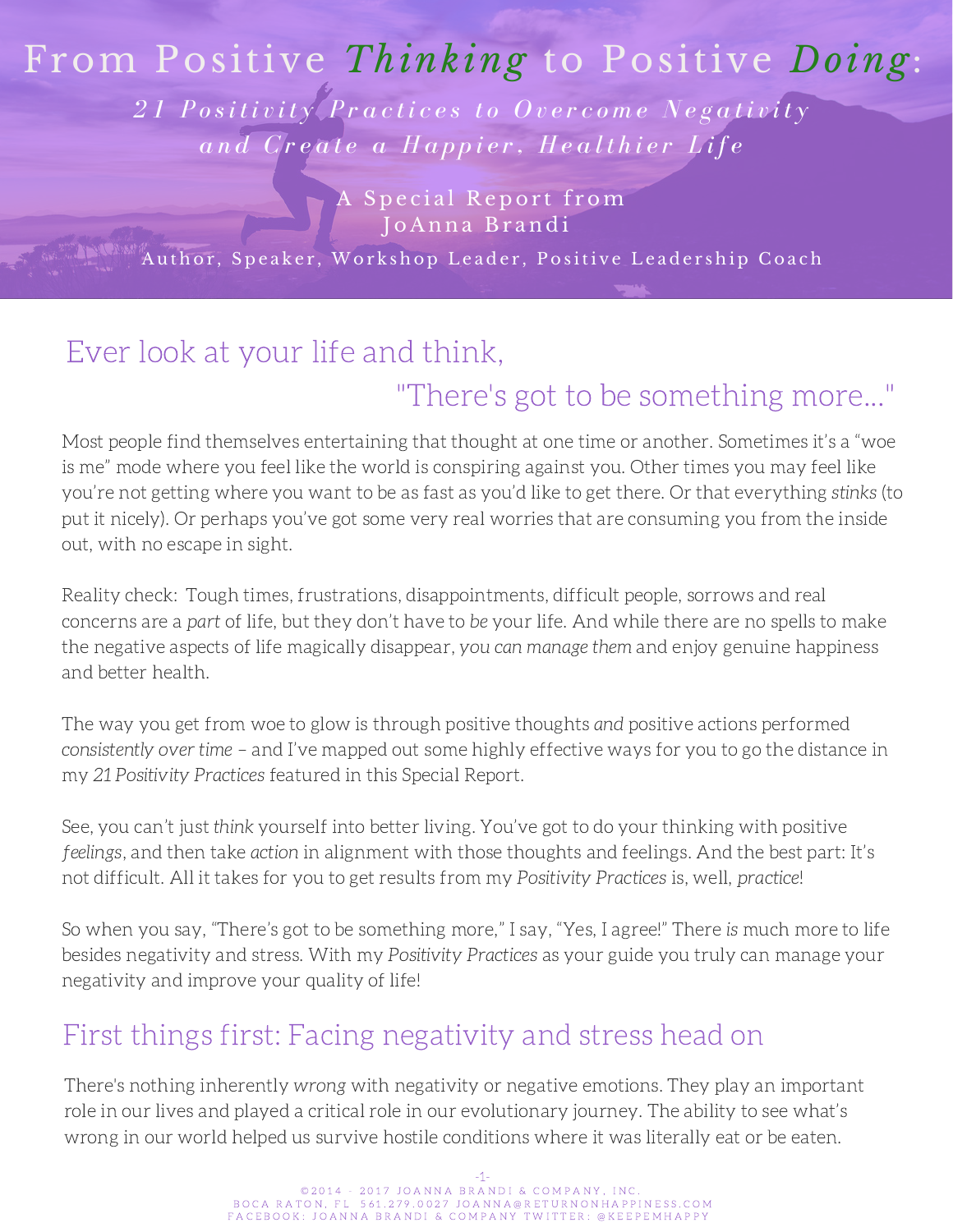But if you're marinating in negativity, that's a different story. It's easy to fall into a simmering stew of real problems, perceived problems and the widespread company of miserable people. It's easy to believe the world is a terrible place thanks to the infinite supply of bad news that hits us from every possible media angle. It's easy to succumb to feeling overwhelmed and helpless, to complain, and to quit.

But those choices sure aren't fun, rewarding or in any way healthy! And in a moment I'll teach you how to effectively squelch the negative joy-killing patterns you've unwittingly made your habits.

Like negativity, stress responses have also served our species well. They're part of the internal "radar" we call the fight-or-flight response that helps human beings detect and deal with real-life dangers. In "red alert" mode, both back in the stone age and now, our bodies pump adrenaline, cortisol, epinephrine and about 50 different bio-chemicals to mobilize us in case we have to fight for our lives or run like hell.

When cave people were being chased by large beasts it was helpful for their cardiovascular systems to switch gears and, in a split second, redirect their blood from their digestive systems to their large muscle groups so they could run or kick.

Why, when you live in such relatively comfortable times, is your life like one long emergency?

Today, you will be grateful for that very same response if you ever suddenly find yourself having to move out of the way of a possible fatal accident or lift something inhumanly heavy to save the life of someone you love. Thank goodness those situations are few and far between.…or are they?

Because if you were to ask your body how often it was in fight-or-flight mode, it might ask you some questions in turn: "Why you are in such a dangerous line of work? Why are you constantly in [life-threatening](http://phobias.about.com/od/glossary/g/fightorflight.htm) relationships? Why, when you live in such relatively comfortable times, is your life like one long emergency?"

See, if your high-stress response is triggered frequently (when you're angry at a loved one, frustrated by the traffic, impatient with a co-worker, not getting what you want or feel you rightfully deserve), then you're living in a prolonged state of [fight-or-flight](http://phobias.about.com/od/glossary/g/fightorflight.htm) tension. Why? Because even though your life is not literally being threatened, the body cannot tell the difference between a real and a perceived danger.

When you think-feel-act stressed you release the intense cascade of the would-be life-saving biochemicals I mentioned earlier when they aren't really necessary. This results in the erosion of your health on every level, and can eventually kill you if you don't learn to manage it. How can it kill you? Check it out: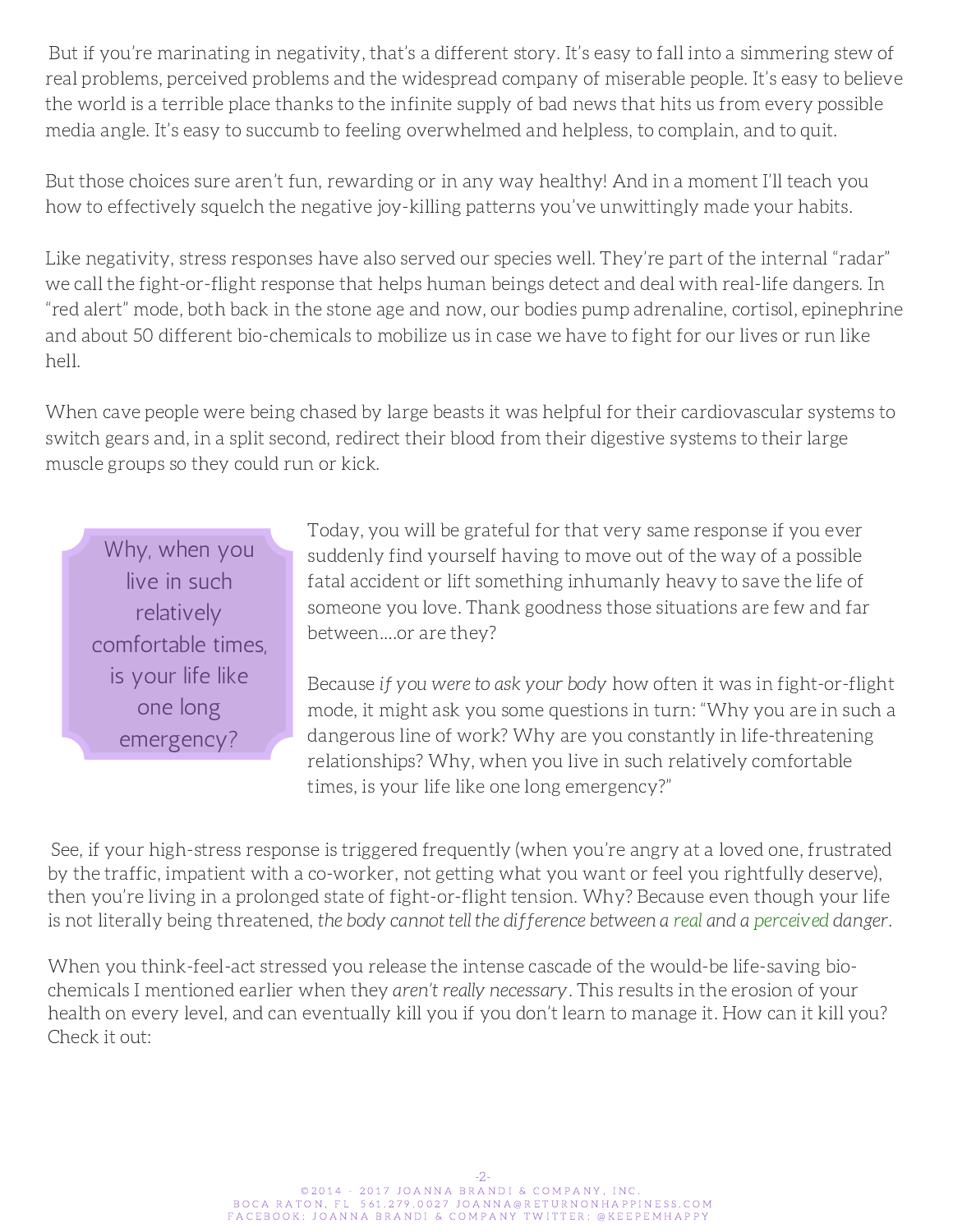a) Stress causes your brain's functions to narrow as bio-chemicals instruct it to be on the lookout for what's wrong in the environment. Ever notice how when there is problem, real or perceived, some people squint their eyes while they're thinking? The narrowing focus of the eyes reflects exactly what's happening in the brain. This is useful if you are trying to avoid a lion or find an escape hatch on a sinking ship, but it backfires when you need creativity and an open mind full of possibilities to navigate everyday life.

b) Frequent adrenal and cortisol surges can result in high blood pressure and heart rates, muscle tension and weight gain in the mid-section; spend too much time in this state of duress and your immune system will be compromised, your risk of cardiovascular disease, diabetes and other illnesses will rise, and you are likely to shorten your life span.

c) "I don't feel well." Think of some stressed people you know and you can probably think of ongoing ailments they complain about – headaches, heartburn/indigestion, insomnia… They feel trapped in racing thoughts and red-alert responses; worst of all, most believe they'll never be able to free themselves of the tailspin they're in. (Sound familiar?)

The great news is, you no longer have to be vulnerable to the negative emotions and stress responses that wreak so much havoc on the brain, emotions and body. You don't have to be deprived of optimal health or everyday joys. By deliberately creating thoughts that spark positive emotions and actions, you build both the psychological capital and the biochemical antidotes that combat internal and external toxins with hope, optimism, courage, resilience and confidence. You can rebuild your approach to all aspects of your life using my doable practices for positivity and happiness.

By deliberately creating thoughts that spark positive emotions and actions, you can... combat internal and external toxins with hope, optimism, courage, resilience and confidence. You can rebuild your approach to all aspects of your life.

### Positivity is great "medicine" inside and out!

To deal with the inevitable challenges of life, you need to be fully empowered. Today there is a wealth of science available that proves the power of positivity when it's put into practice. Positivity affects you physically, mentally and emotionally for good, both preventing and [counteracting](http://phobias.about.com/od/glossary/g/fightorflight.htm) the detrimental effects of negativity and stress. In fact, a growing treasure trove of medical and psychological research has revealed the following facts:

1) Positivity builds empowerment & fosters engagement: Positive emotions have been found to actually expand one's scope of attention and broaden "exploratory" behavior. The bio-chemicals your body releases when experiencing positive emotions dial up the learning centers in the brain and help the right and left hemispheres communicate better. This increases intuition, creativity and confidence, and it speeds up problem-solving abilities. In fact, positive emotions build resilience to adversity, reduce inflammatory responses to stress and make people more socially adept. If you want to become a better version of yourself in any endeavor, use my 21 Positivity Practices!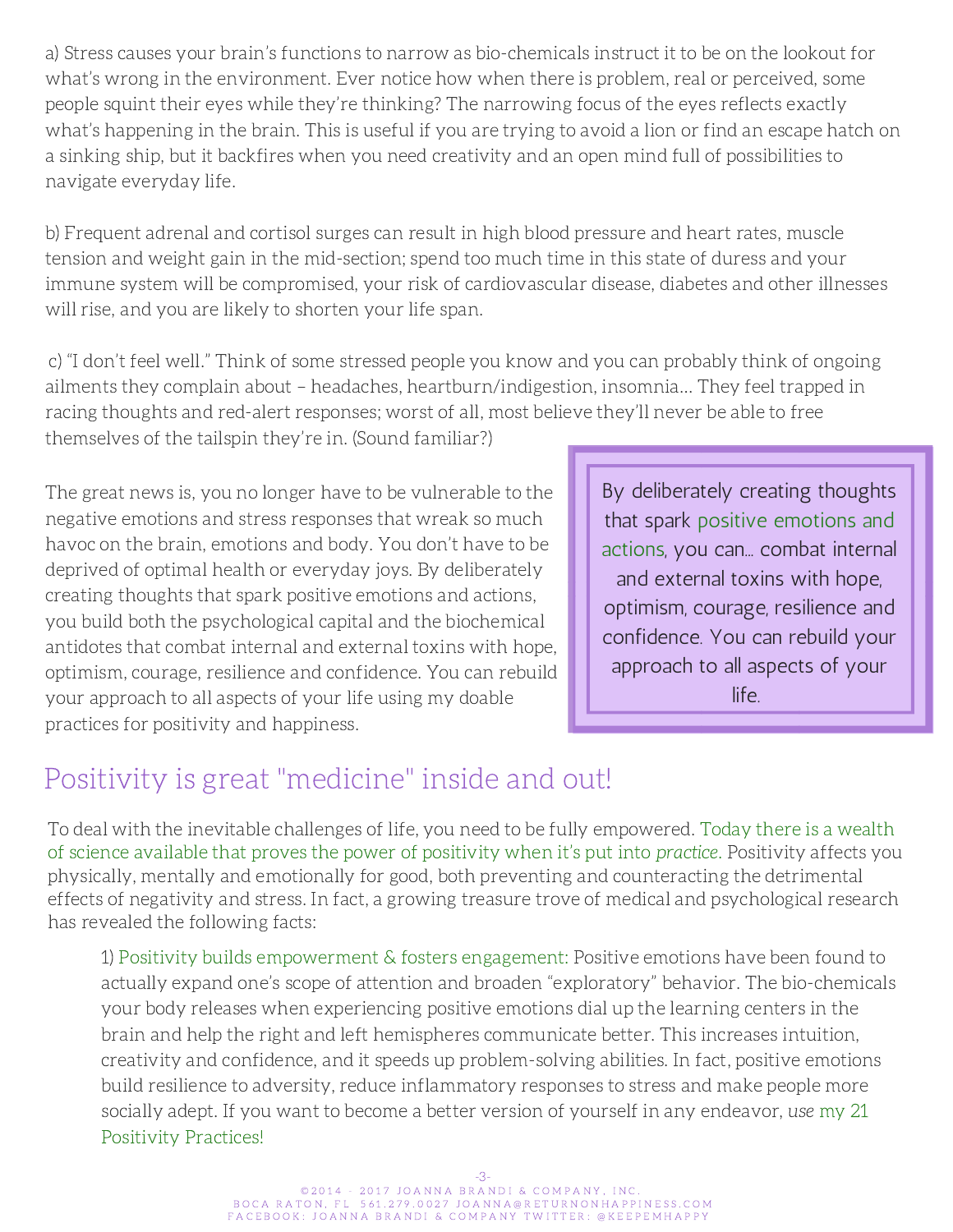2) Positivity enhances health: Consider the vast health and wellness benefits you receive when you increase your experiences of positive emotion:

a) Speedier recoveries from the cardio vascular effects of negativity

- b) Enhanced immune system function through the increase of T-cells
- c) Lowered cortisol

d) A measurable uptick in the beneficial bio-chemical brain "cocktail" of endorphins, neurotransmitters, dopamine, and serotonin

e) Reduced incidents of high blood pressure and strokes

f) The prompting of cell growth that could increase longevity by 7-9 years!

In fact, positivity actually reverses the effects of stress. Better health, less doctor visits, a longer lifespan... Sounds good to me! How about you?

3) Positivity helps you think big and be your best: Barbara Fredrickson , one of the foremost researchers in this field and the author of the book "Positivity" (Crown) says positivity, "…doesn't just change the contents of you mind, trading bad thoughts for good ones; it also changes the scope or boundaries of your mind. It widens the span of possibilities that you see." She says that even when positive moments are fleeting, "they literally bring out the best in you." So the more you experience and sustain positive emotions, the more you build towards a tipping point where you cross the threshold from languishing to flourishing.

4) A positive shift in relationships: If you are continuously building "Psychological Capital" in the forms of hope, optimism, efficacy and happiness, you're going to notice that people will start to feel good about themselves in your presence. And having just read how feeling bad and feeling good deeply affects people, you know that the latter is always the more empowered way to go!

This report is not intended to give medical advice. If you are feeling unwell, please consult with your doctor. Before embarking on any exercise program, please see your doctor.

## Beyond Positive Thinking

The advances made in understanding the impact of thoughts and emotions on health, happiness and well-being make clear that thinking in a positive fashion, on its own, is not the goal of positive change; rather, it is the starting point for creating a measurable, definable state of well-being.

With time and practice you will become adept at creating a state of positivity wherein happiness is easier to come by. And for the record: Happiness, like positive thinking, isn't a simple, onedimensional emotion. In fact, when I began my Happiness Coaching training with Dr. Martin Seligman, the Founding Father of Positive Psychology, the first thing I learned was that happiness has "three faces:" Pleasure, Engagement and Meaning. It was then that everything "clicked" together for me. I understood that there were multiple ways to attain happiness – I just needed to discover the right proportions of those ways for me.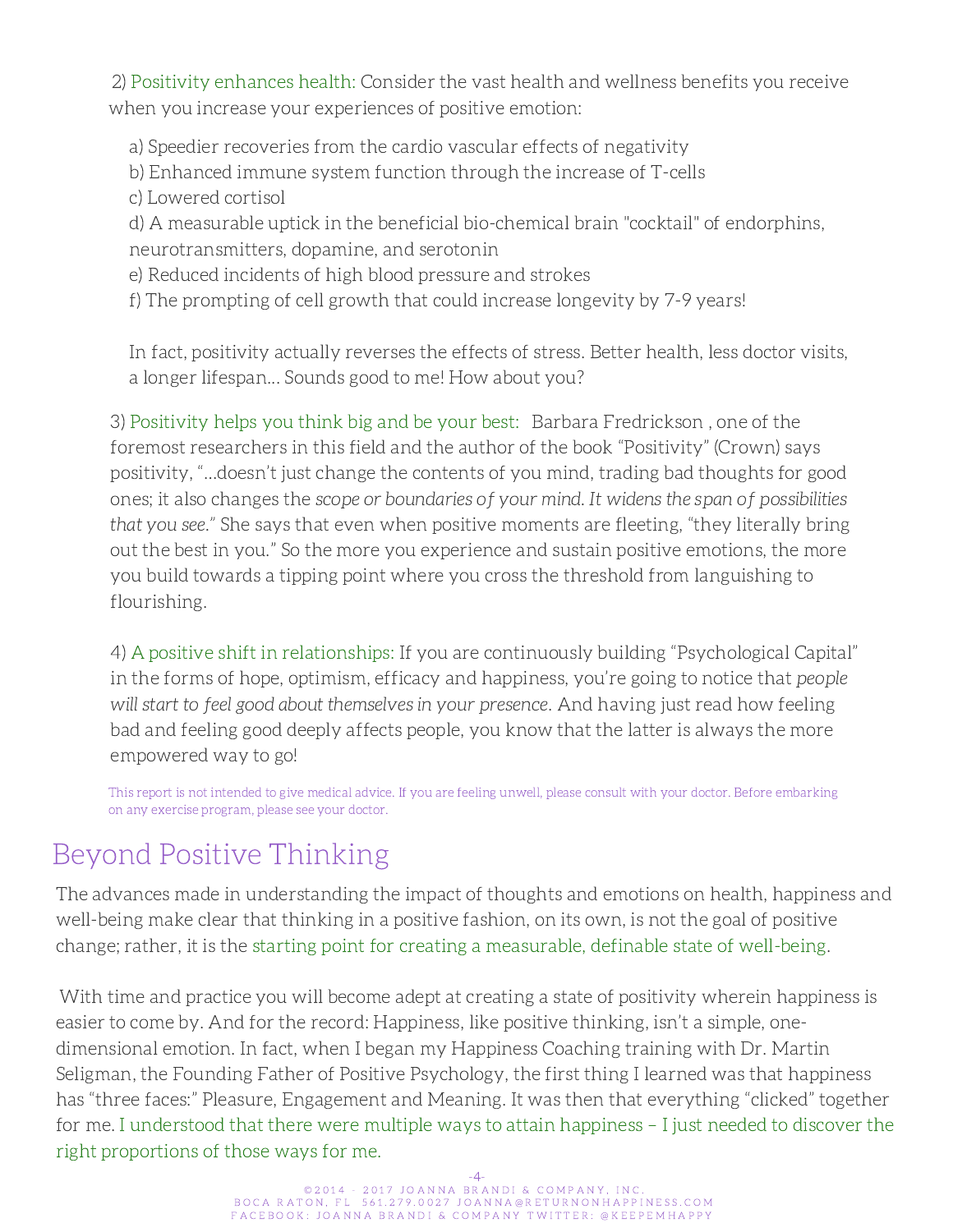Happiness is not just about feeling good for a bit from time to time, it's about really feeling good with all your senses as often as possible, along with being truly engaged with people and in activities where you know make a difference and you feel fulfilled.

Years have passed since those early classes I took in Authentic Happiness theory, and research has taken the field of Positive Psychology a long way. As this dynamic field keeps expanding, it is spreading out for use in all different disciplines and professions, to people in all walks of life.

A pioneer in this wave of knowledge, Marty has since expanded on his "Three Faces of Happiness" teachings and written "Flourish," which explains his Well-Being Theory.

The Well-Being Theory is comprised of what he calls The Five Pillars of Well Being under the acronym "PERMA." They are listed in the golden bubble you see here.

With time and practice you will become adept at creating a state of positivity wherein happiness is easier to come by. And for the record: Happiness, like positive thinking, isn't a simple, onedimensional emotion. In fact, when I began my Happiness Coaching training with Dr. Martin Seligman, the Founding Father of Positive Psychology, the first thing I learned was that happiness has "three faces:" Pleasure, Engagement and Meaning.

It was then that everything "clicked" together for me. I understood that there were multiple ways to attain happiness – I just needed to discover the right proportions of those ways for me.

Happiness is not just about feeling good for a bit from time to time, it's about really feeling good with all your senses as often as possible, along with being truly engaged with people and in activities where you know make a difference and you feel fulfilled.

Years have passed since those early classes I took in Authentic Happiness theory, and research has taken the field of Positive Psychology a long way. As this dynamic field keeps expanding, it is spreading out for use in all different disciplines and professions, to people in all walks of life.

A pioneer in this wave of knowledge, Marty has since expanded on his "Three Faces of Happiness" teachings and written "Flourish," which explains his Well-Being Theory.

Positive Emotions Engagement Relationships **Meaning** Achievement

The way I understand it, PERMA is shorthand for the heartening discovery that an enduring sense of well-being, including happiness, is possible when you feel good, use your strengths in the service of something meaningful to you, interact positively with others, and both dream about and accomplish the things that matter to you.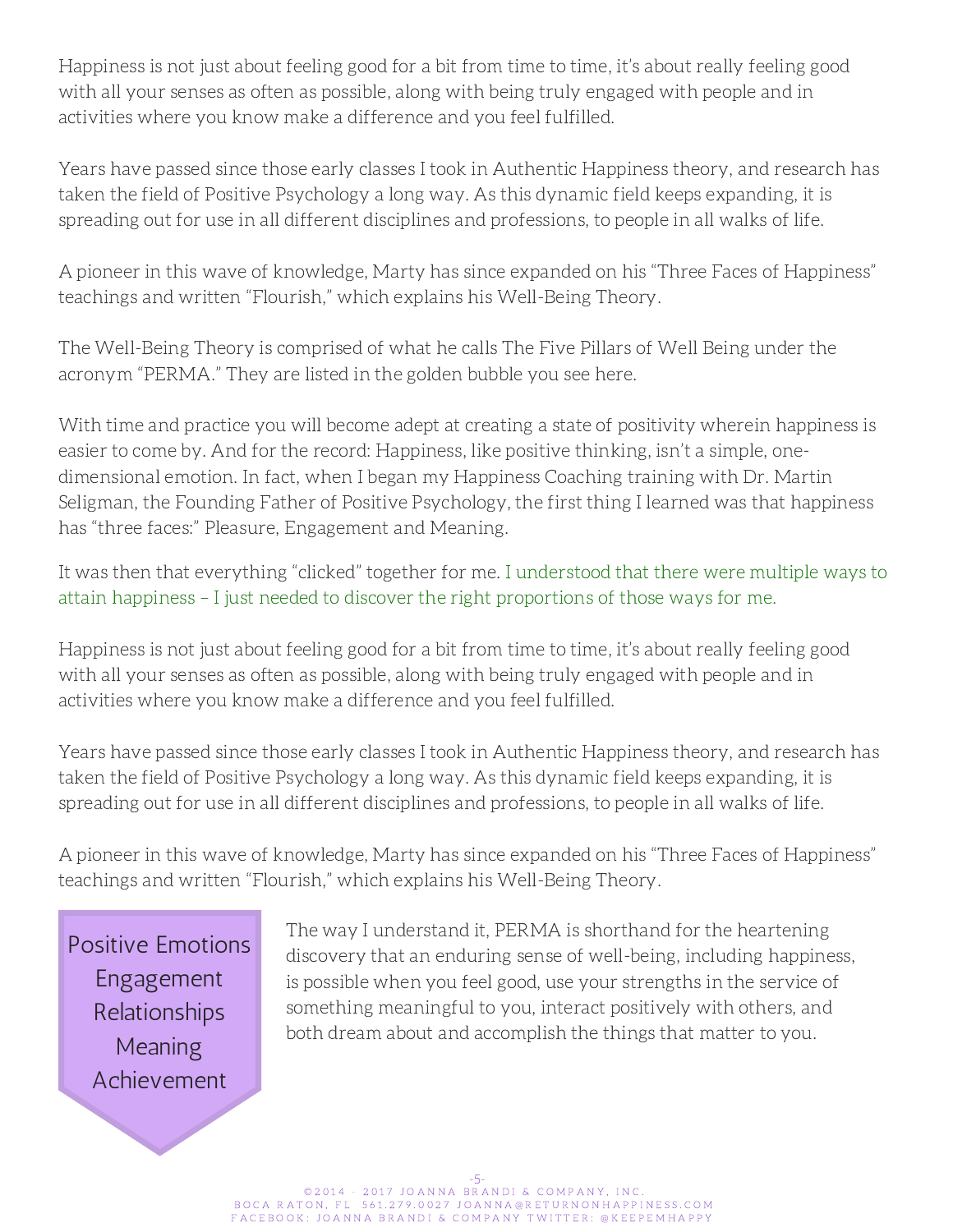My 21 Positivity Practices are designed to guide you in building up muscle in each of those areas to empower you to attain that "something more" of which you know, in your heart of hearts, that you are capable and deserving.

It comes down to this: Being in a positive state requires that you do good (for yourself and others) with a sense of positive purpose on a regular basis. It's a creative, nurturing state of being that gives you opportunities to get out of and prevent stress, and get into "the flow" of life. Once you get into this flow, you create a positivity eco-system of sorts that doesn't just reflect success and health in singular moments; it actually produces an ongoing state of success and health!

So positive thinking points you in the direction of living more consciously and mindfully in a positive state, and it is within that state that you will flourish and thrive!

### What's math got to do with happiness?

Since 1998, studies of happiness and positivity have yielded wonderfully concrete guidelines for a way of living that used to seem elusive. In fact, today we know there is a identifiable tipping point between a life of languishing (where everything is just fine, okay, mediocre at best) and a life of flourishing (a life that's rich, full and delicious!). It is a ratio of Positivity to Negativity that defines exactly how to move from the end of woe to the beginning of glow. If you take nothing else away from this report then please, remember this:

#### THREE TO ONE:

#### When you have three times more heartfelt, positive emotions and experiences than negative ones, you are moving into our capacity to flourish.

When you have five times more positivity than negativity you've reached what is known as the "High Performance" ratio. That's five occurrences of encouragement, praise, admiration, acknowledgement, compliments, recognition, affirmation, congratulations, kind words and loving looks for every one incidence of criticism, sarcasm, correction, cynicism and contempt.

The research bears out in personal relationships as well, and specifically in marriage. According to three different prominent researchers, the most successful marriages were those in which the couples shared a 5:1 ratio of positive to negative emotions.

Barbara Fredrickson says she applies the ratio to parenting her children, using it as "a yardstick against which I can assess how a day went. It motivates me to make sure the negativity I send my sons' way is necessary and in proper proportion with the positivity I offer them."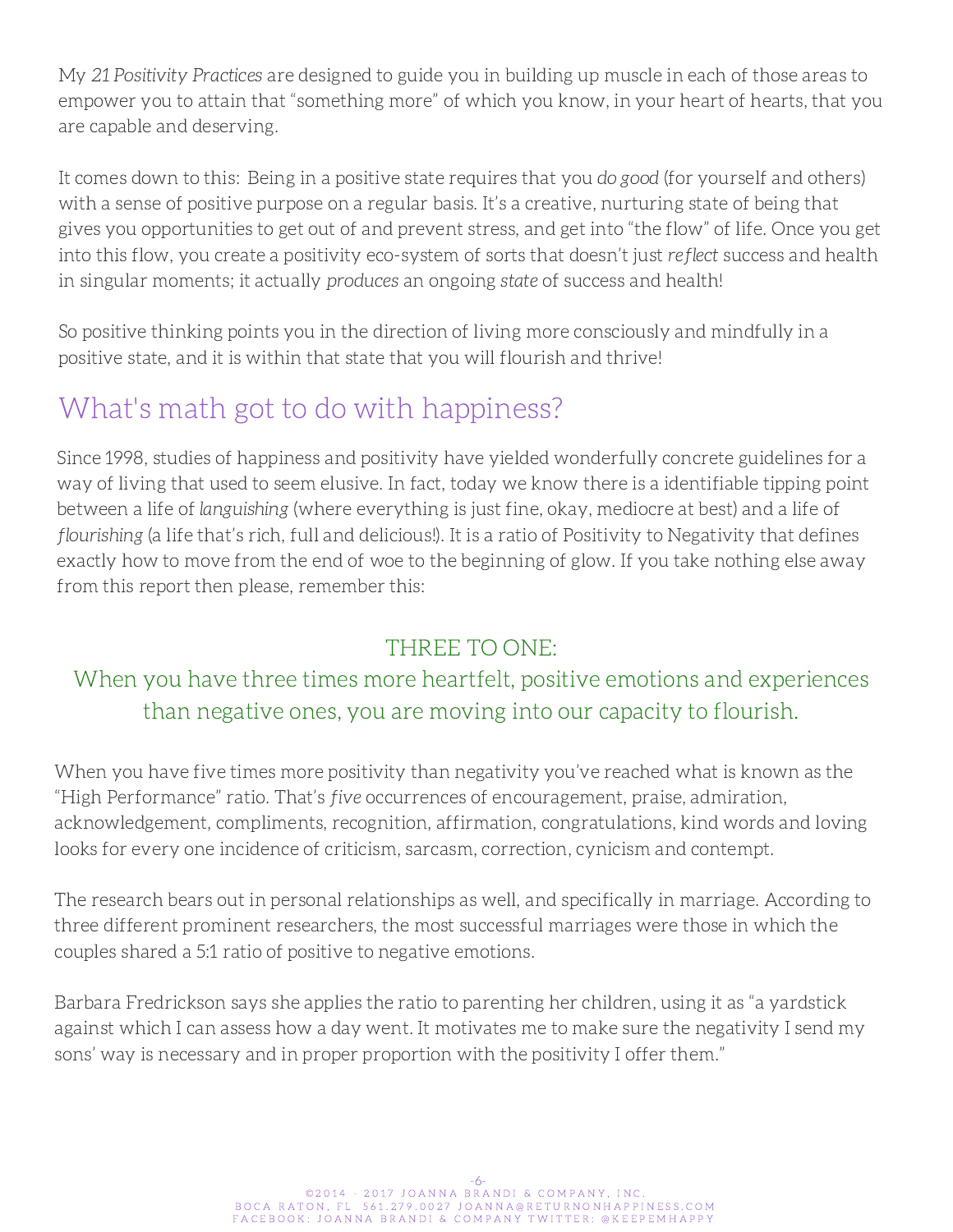In your relationships to yourself, loved ones, friends and co-workers, think, "5:1." When you get competent in creating five positive interactions to each one that is negative, work to get that number even higher! Whatever your starting point is, my 21 Positivity Practices will help you raise it higher and keep it higher.

So what do you say – are you ready to stop being eaten alive by stress and negativity? To learn how to distinguish between real and imagined dangers? To manage genuine troubles so they don't manage you?

Are you ready to enhance your health? Think more clearly? Improve your relationships? Even add some years to your life?

Are you ready for something more?

Sure you are, so let's go!

#### From Positive *Thinking* to Positive *Doing*: *JoAnna Brandi's 21 Positivity Practices to Overcome Negativity and Create a Happier, Healthier Life!*

1. Broaden your "emotional vocabulary." Get beyond describing your feelings as "good" or "fine" and start noticing all the different ways there are to experience and express positive emotion. Clearly identify and voice your feelings using words like gratitude, serenity, interest, pleasure, contentment, inspiration, hope, curiosity, wonder, awe, amazement and love. As you use these words be on the lookout for opportunities to manifest them. Remember, to start off you want to experience three of these emotions (or more!) for each one negative or stressful emotion you may have!

2. Become a student of your emotions. In what situations and places do you experience the vibrant, expansive, resilience-building emotions that you identified in Positivity Practice #1? What does it take to get you into a state of joy, flow and gratitude? What puts a smile on your face, a song in your heart, a deep feeling of fulfillment in your soul? Observe your thoughts and feelings carefully. Allow yourself to feel fantastic while noticing, thinking about and engaging in these activities. Name your emotions and become familiar with the things that trigger them, whether positive or negative.

3. Be authentic. The deeply cellular benefits of positivity occur only when your feelings are real and sincere, so be aware of when they are genuinely positive and when they are not. Perhaps there are things you've "always done" or are "known" for doing that no longer give you the natural high they once did. Perhaps you're involved in certain stressful situations due to your need to people-please, or out of habit. It's important to recognize the difference, and to make changes that reflect your growth whenever possible. Spend some time alone. Journal, walk, reflect and ask, "Who am I ?" "Why am I here?" "How can I serve?" Simple questions can lead to profound answers when you quiet the normal chattering of your mind and focus on discovering the authentic you.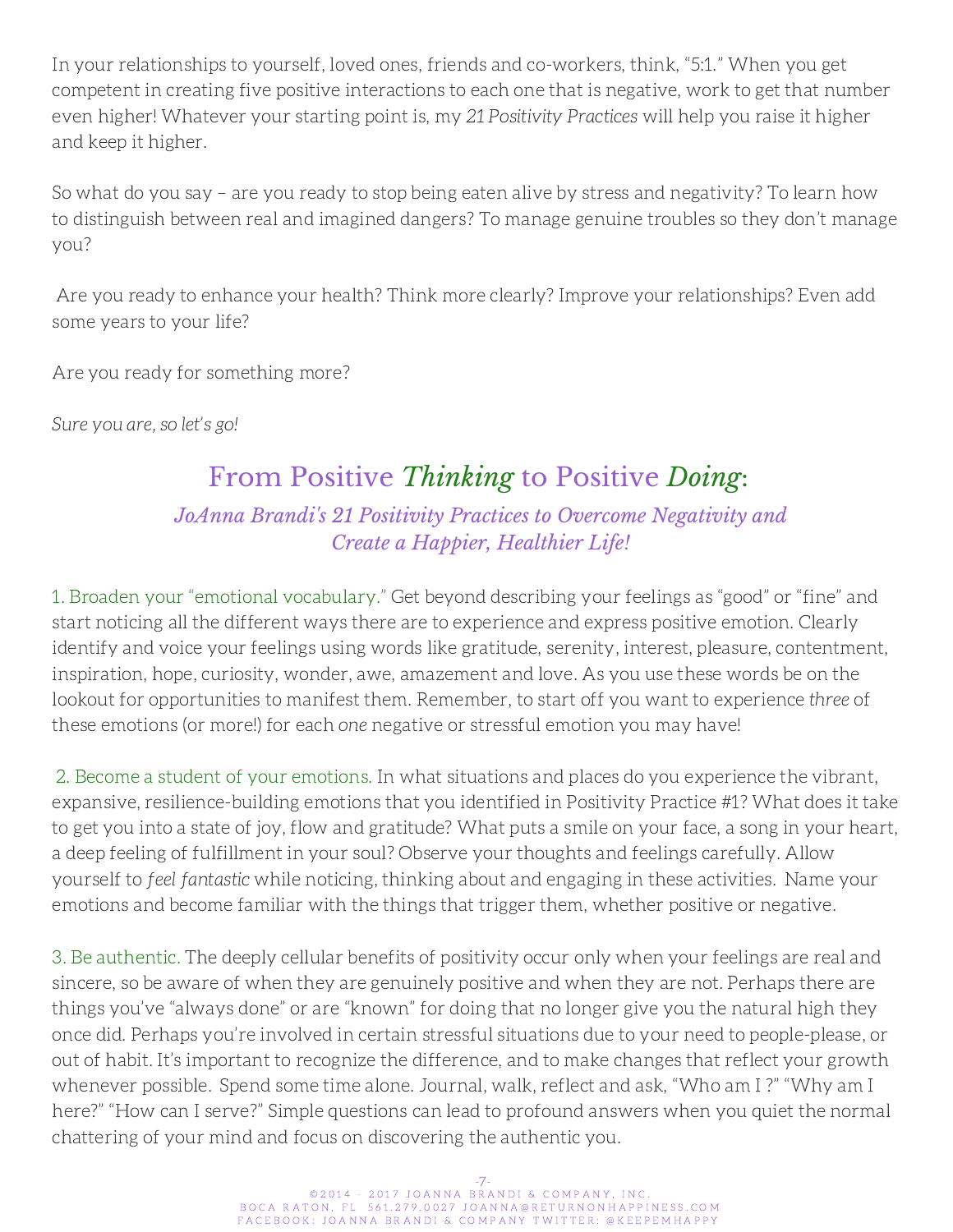4. Know that creating a happier, healthier life is a courageous choice. Positivity and happiness are choices, and choosing to flourish is an act of courage in a culture that thrives on misfortune and fear. As much as our constitution protects our rights to the pursuit of happiness (and 200 years ago the word pursuit meant practice) society is actually conflicted about it. I see this in my happiness workshops, where after five minutes of talking politely we uncover some ugly truths: We are suspicious of "Pollyannas" who appear to be "too happy;" we don't believe that sustainable happiness is even possible. Further, the term "success" is connected with the acquirement of material possessions – not with positivity or happiness. To break out of these "norms" and build up your courage, share and discuss what you've learned in this report with others.

5. You can bump up your happiness set-point. While 50% of your temperament and predisposition to happiness is genetic and 10% is from your circumstances in life, a whopping 40% comes from your thought patterns, habits and attitudes – the stuff over which you have conscious, voluntary control. So even if your genetics left you out of "Club Merriment" (like it did to me) or you are facing a trying situation, you still have ample opportunities to change your mind and transform your life. Make a list of all the things that are in your voluntary control. Making a change in what you consume – both literally and figuratively - can make a change in your life. Make a real effort to surround yourself with positive influences – people, music, activities, fresh healthy food.

6. Reassess "Your Story." Do you tell people about yourself in a pessimistic or self-deprecating way? Do you have recurring thoughts such as: "This always happens to me…It always rains on my parade…I can't do anything right….Why do I always get the short end of the stick?" Years ago Dr. Martin Seligman discovered that we can learn optimism by using an optimistic story-telling style. So if you're a pessimist who tends to interpret negative events as permanent and pervasive, consider a more positive and optimistic approach. If that seems challenging try to focus on telling your story in a "temporary and specific" way instead of as yet another pessimistic installment in the sweeping saga that (you used to believe) was your life. For example, "I may not have done that task correctly, but I learned something useful today."

7. Observe how your mind/body interpret and respond to stimuli. If your life is brimming with real or imagined drama, catastrophizing, awfulizing, worry or guilt you are likely steeped in negative emotions that are taxing and tearing up your internal systems. Begin to sort genuine stress triggers from those you only perceive, and make a conscious effort to better manage your responses to both. Pay attention to how you feel when you allow your mind to create imaginary negative situations in response to information that could be neutral. Once you've put the light of your attention on these situations you can choose to change your reaction to them.

8. Shine the light on what's going right! Instead of asking, "What's wrong? What now? What's the problem?" try, "What's the good word? What are the possibilities? What's going well? How can we leave this better than we found it? What new opportunities are presenting themselves? Where's the gift in this? What can I learn here? How can I grow here?" In every situation, however challenging it may be, seek the goodness and the gifts. Transform the woe into glow!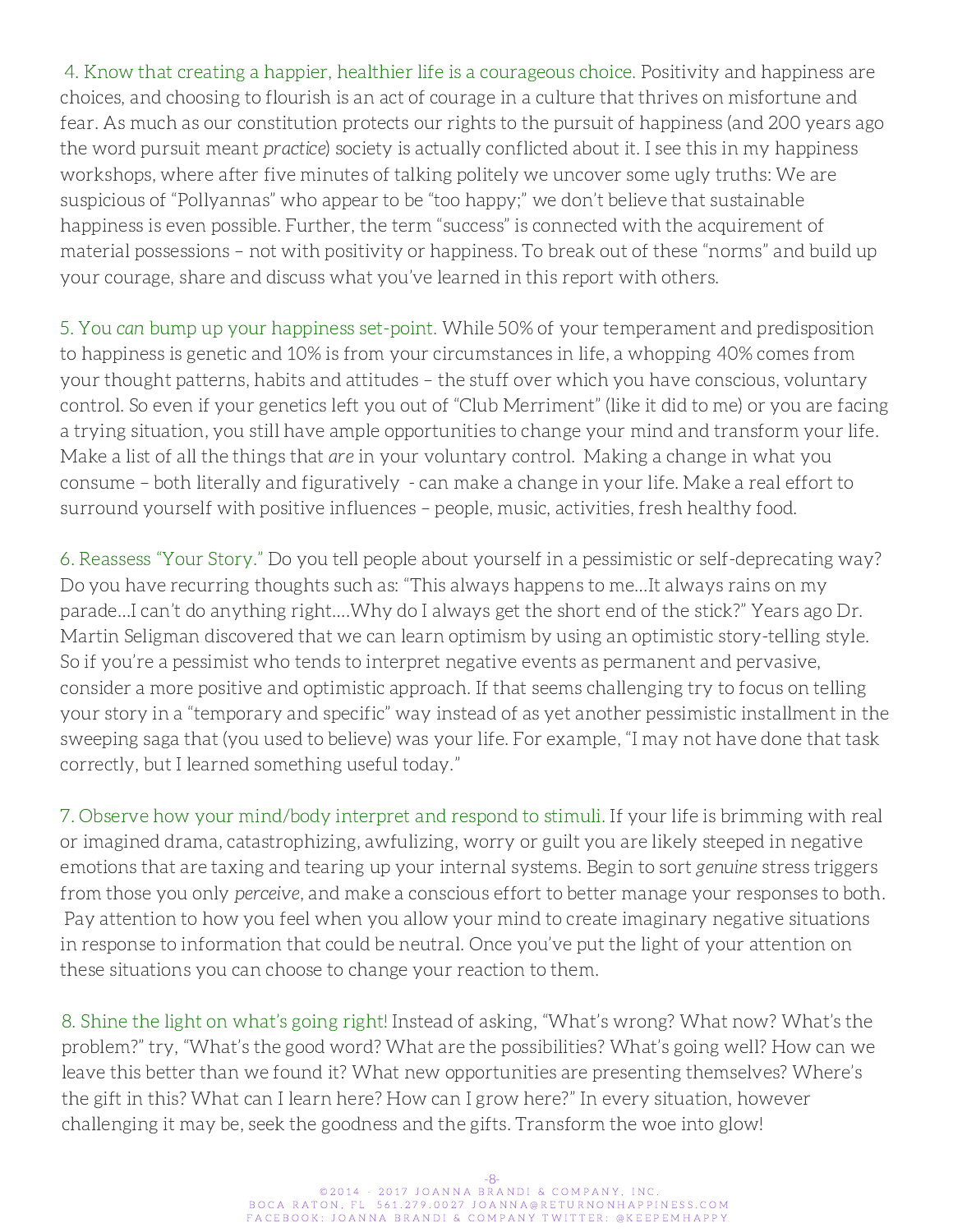9. Don't believe everything you think! Once you have one negative thought it then becomes easy to entertain another, and another…until you find yourself in a downward spiral of difficulties both real and imagined. Once there you "stew in your juices," literally pickling your organs in cortisol and other bio-chemicals that won't do you any good unless you need to fight, flee or freeze. To curtail negative thinking, much of which is habit-based, be mindful. Click your inner Pause button. Consider your thoughts and ask yourself, "Is that true? Am I making assumptions? Is this an outdated story I'm telling myself? Can any good come from this way of thinking? Is this thinking helpful or useful in any way?" Now you can choose whether to logically dispute the negative thoughts, or to simply continue to observe them without reacting and without transforming them into negative emotions. Both techniques diffuse the thoughts, either by proving them wrong, silly or unworthy, or letting them go without acting upon them. Allow your 'observing' brain to watch what your 'thinking' brain is doing.

10. Exercise! Exercising just three times a week, for 30 minutes or more each time, has been proven to be as powerful as taking an anti-depressant drug. It's all about the endorphins and other beneficial biochemicals that exercise generates, which protect us from depression. Studies pitting the antidepressant Zoloft against the benefits of exercise found that after 12 weeks, the effects of exercise and Zoloft were about equal. But after 12 weeks those who kept exercising KEPT getting better and better as they got fitter and fitter, while those who took Zoloft plateaued. Harvard professor Tal Ben Shahar, an expert on this subject, believes that not exercising is like taking a depressant drug. Wow!

11. Create an oasis. Meditation is a time-honored tool in the quest for peace of mind. Turns out that peace of mind is a powerful tool for turning up your positivity! Even those who aren't trained in any meditation techniques can successfully lower their blood pressure and heart rate, simply by stilling the mind to create a "relaxation response" in the body. To meditate, think of a time when you were quiet, peaceful and happy - preferably a time you were out in nature. Recreate what you observed in your mind, hear what you heard and feel what you felt. When you do this using all your senses your body can't tell the difference – and you are there again, r-e-l-a-x-e-d... Now begin to follow your breath. Slow it down and pay attention to the in breath and the out breath. Repeat. As thoughts come, see them float by like puffy clouds on a blue sky breezy day. Don't reach for them. Let them float by. Return your attention to the breath.

12. Give your funk the heave-ho using a "Love List." As well as you believe you know yourself and what makes you happy, when a low mood strikes it can be hard to conjure up an effective antidote. That's why I recommend that you write down the activities, thoughts and memories that make you most happy. You'll have it on hand for times when you feel trapped in a fearbased negative spiral. Doing one or more things on that list can reverse the spiral by interrupting the thought pattern. "Funk Be Gone!"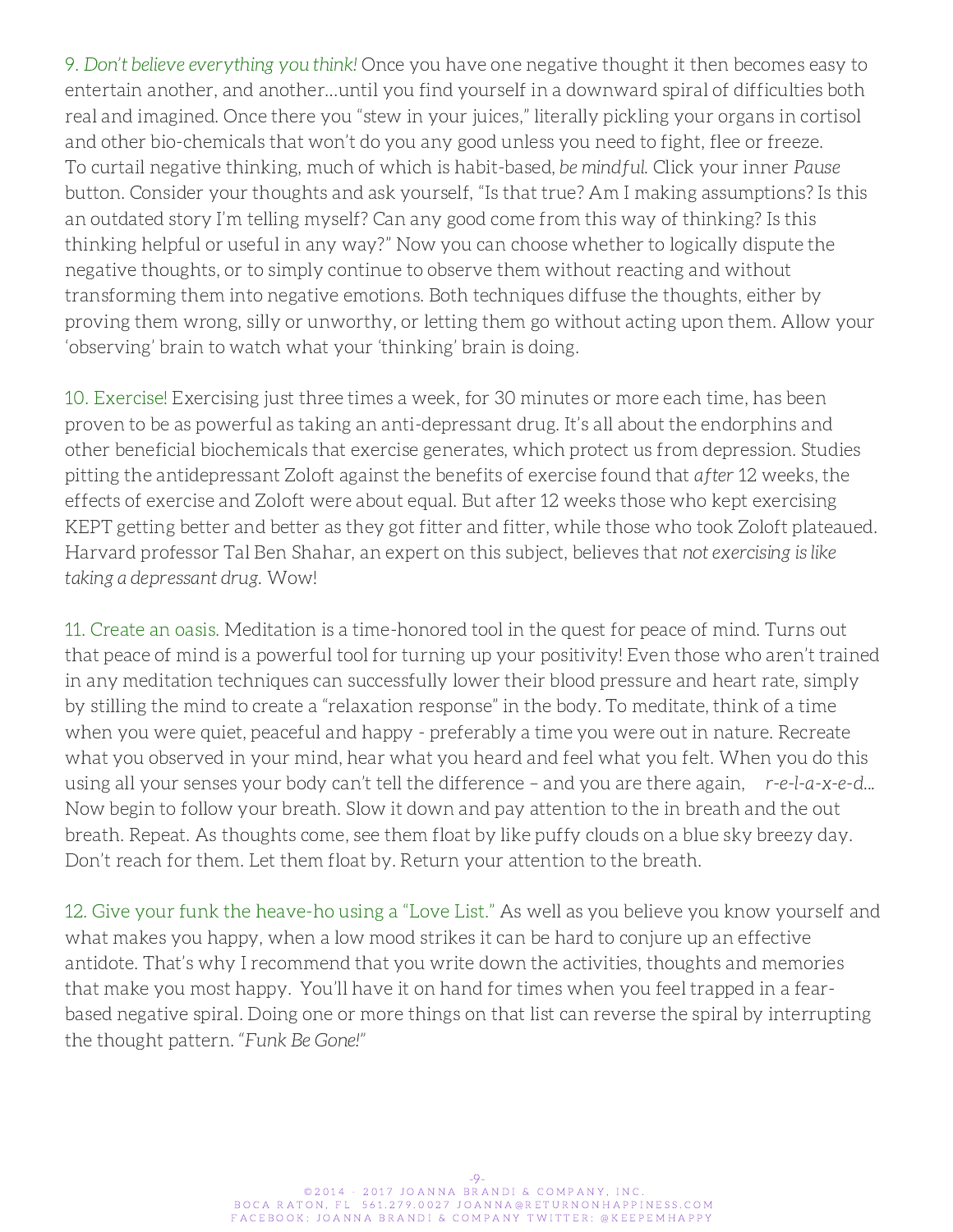13. Spend more time in nature. Neuroscientists tell us that spending time outdoors will actually improve your memory. So walk when you can. Get to know your local park system and green spaces. Spend time on your deck, in your garden, at the beach, in the woods. Whatever does it for you, it's all good. If you absolutely can't get out – look at a painting or photo of a landscape or vista.

14. Harness the power and peace of the conscious breath. We take 25,000 breaths a day, most of them unconscious. Get into the practice of taking three deep, conscious, cleansing breaths in and out of your belly, before, during and after any activity that requires concentration or has the potential to be stressful. As you inhale let your belly rise first. Fill your lungs after filling your belly with air. Exhale deeply and fully. Repeat. Fresh oxygen pulses through your bloodstream, energizing and relaxing you.

15. Use your strengths. When you act from your unique strengths, you trigger a lot of positivity buttons: Confidence, engagement, and immersion in a pleasurable flow that is brilliantly effective in increasing happiness! In fact, double-blind random access studies prove that building on strengths increases happiness in a matter of weeks. Not sure of what your strengths are? There are tools online to assess individual strengths (visit www.viacharacter.org). There is also a simple question you can ask those who know you well: "When you see me at my best, what strengths do you see?"

16. Point out the strengths of others. Learn to notice strengths in the people around you and take the initiative to let them know what they are. People love to be in the presence of those who see the best in them and let them know what they see: "I've always admired your ability to…I think it's awesome how you are so adept at…I appreciate how I can always count on you to…Your enthusiasm always makes me smile!" Keep Positivity Practice #3 in mind – it's got to be an authentic observation/compliment to ring true for everyone and cause a powerful, positive response.

17. Create rituals around gratitude. Start a daily blessings book or a gratitude journal, and each night before going to sleep write down three good things that happened to you that day and/or three things for which you are grateful and why. Be sure to really feel the positivity of the blessings and the gratitude! It's easy and fun.

18. Savor… This is one of my all-time favorite Positivity Practices. Savoring is about s-l-o-w-i-n-g down to f-u-l-l-y enjoy a moment by paying attention with a-l-l your senses. The great thing about savoring is that you can do it before an activity by anticipating and opening to the goodness that's to come, you can do it while you're enjoying the activity, and you can savor your memories afterward. You can savor foods, like dark chocolate. You can savor the fresh scent of the ocean, or of the outdoors after a summer rain. You can savor a hug, a sunset, your favorite music. Savoring is a powerful tool we should all use more often!

Savoring is slowing down to fully enjoy a moment with all your senses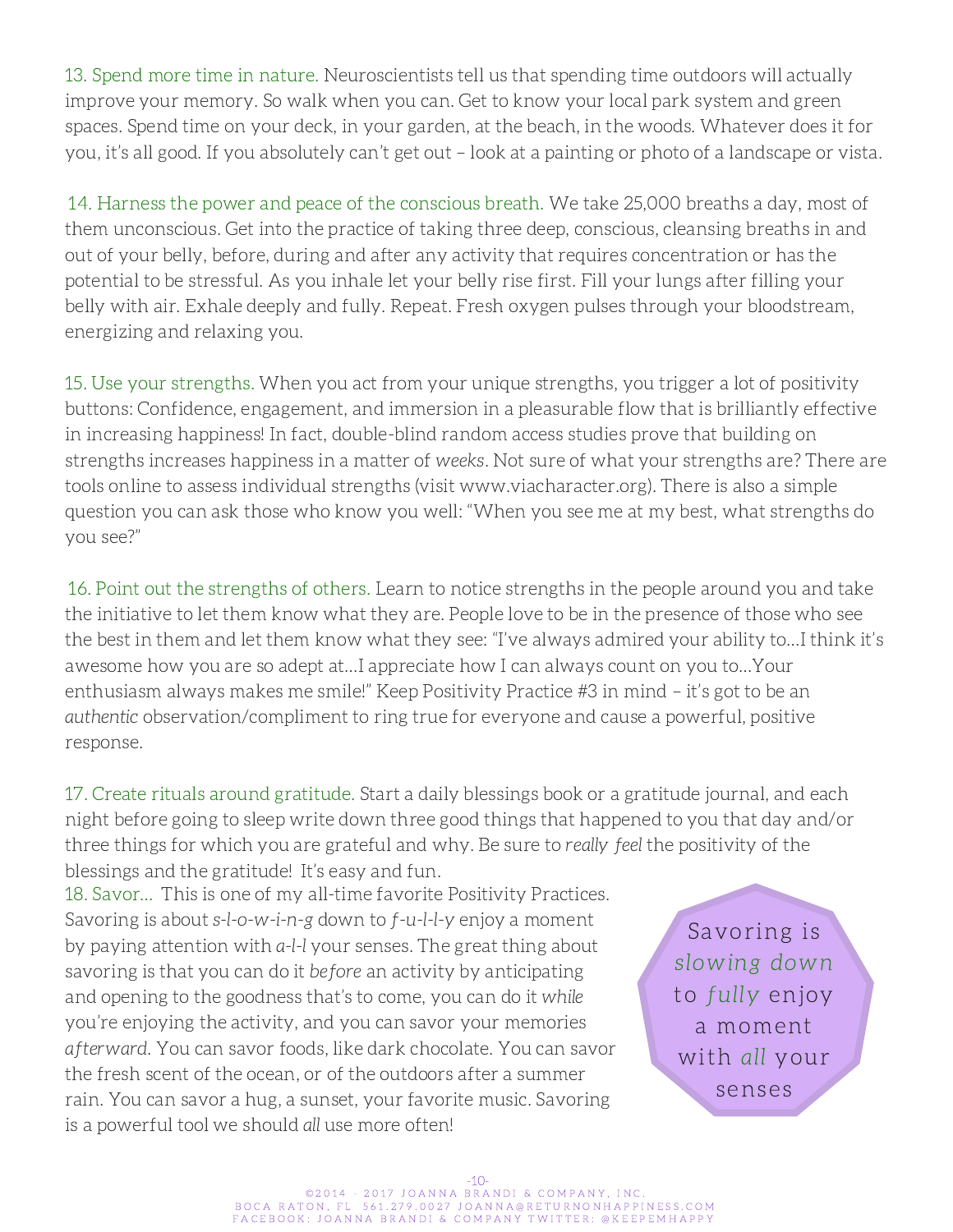19. Learn the art of positive self talk and reframing. Catch yourself when you're putting yourself down, and build yourself up! Positive self-talk is about being a kind and loving friend to your inner self. It's about catching and transforming thoughts like, "Ugh, I'm so stupid!" to "Ah, ok, I see a better way to take care of this." It's taking reactions such as, "How the heck did that happen?!" and toning it down to better reflect reality, "Hmm, I wonder what's going on here and what I'm about to learn?" It's avoiding negative-speak like, "I'm so mad I can't have that cookie!" and replacing it with a positive, "I have a goal of improving my health – what can I nibble on that will help me reach my goal?"

20. Practice forgiveness and let go of resentments. That old saying on this topic is true: "Forgiveness is a gift you give yourself." It doesn't mean you have to let the person who offended you off the hook, but it does open your heart to new possibilities. Forgiveness does not need to be done in person. It's a private act. It's a way of cutting the energy cord that remains when you have unresolved business with another. And after reading earlier in this report about the effects that prolonged stress has on the body, you now know the concrete truth behind this saying as well: "Holding on to anger, grudges or resentment is like drinking poison and expecting someone else is to die." Let go. Free yourself.

21. Create your own personal library of laughter and smiles. It might include DVDs and videos (my favorite is My Cousin Vinny), books, funny flicks on YouTube, photographs of people you love, music and whatever else you can think of that puts a smile on your face in 1-2-3!



### Happiness is a process, not a place

You now have some of the most current, evidence-based techniques for creating a measurably happier, healthier life right at your fingertips. Pick one or two that most resonate for you right now and practice! Review this report and the practice you're going to focus on at least three or four times a day to keep reminding yourself of why positivity is so important.

After all, it's a health or illness proposition, a tug of war between languishing and flourishing with an honest to goodness proven mathematical ratio in the center of it all. Have three positive experiences for every negative experience, and you'll reach tipping point into a better way of being. Build that Build that ratio even higher – say, to 3.5:1 – and you're sure to create new neural pathways in your ever malleable brain that will make it easier for you to walk your unique path to optimal well-being.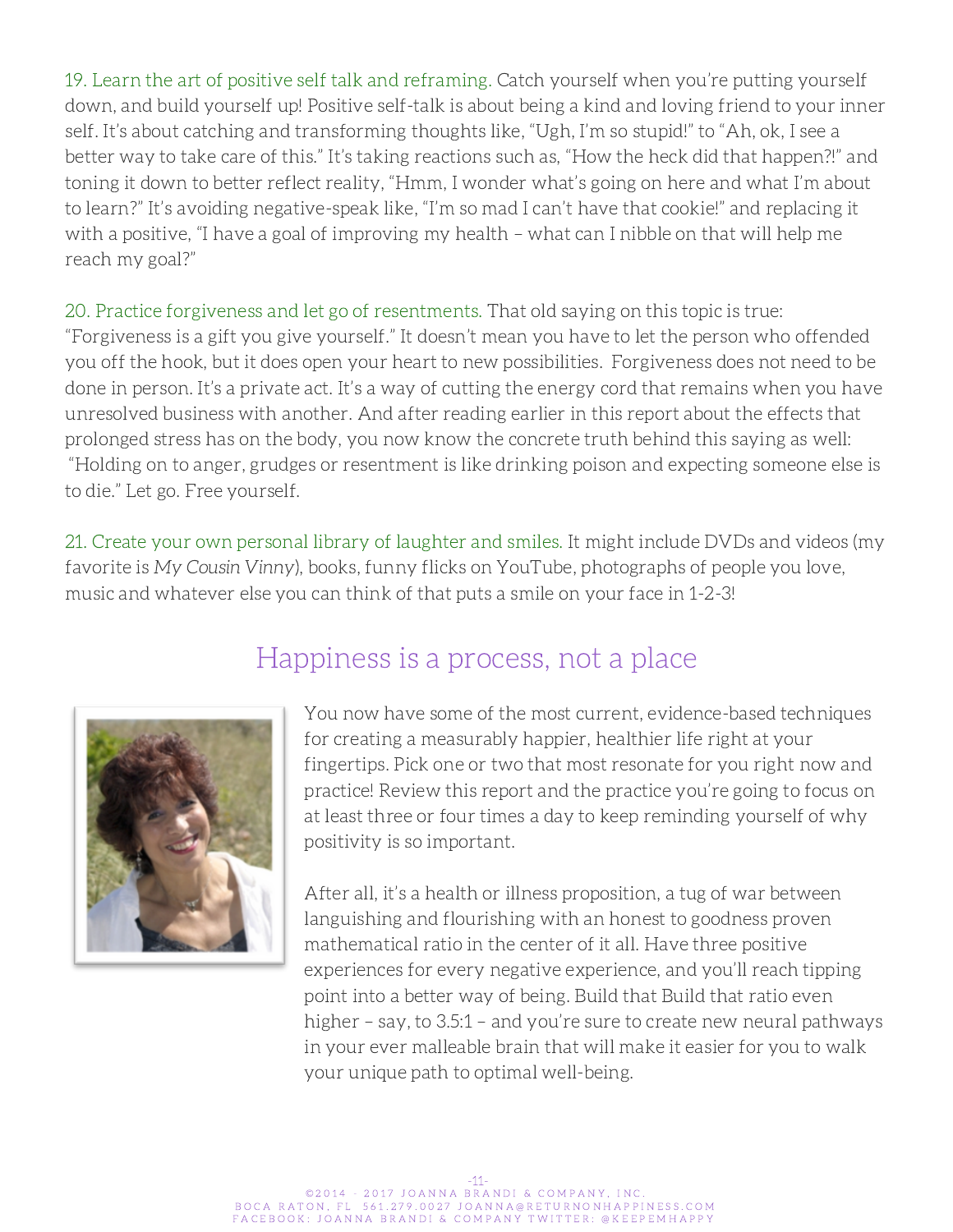Happiness, positivity and to a large degree your health, are choices you make day to day and moment to moment. They are some of the only widespread, completely free, emotionally available tools that can be practiced no matter who or where you are in life. If I can do it, you can.

Make a choice to use a practice and follow-through. Then make another choice, in another moment, and follow-through. You walk this path step by step, with compassion for yourself when you get off track.

This journey is not about arriving to that elusive "Happy Place" and never having to work at positivity again. It's about taking life as it comes, and knowing that you really are making the very best of it all. My best to you as you move forward on this journey.

### How I happened to become an Authentic Happiness Coach

In the fall of 2004 I received an email from a friend that read, "I think you'll like this." Attached to it was an invitation to a free tele-class offered by Dr. Martin Seligman, the "Founding Father" of Positive Psychology. The class was part of his four-year project where he taught 850 people, all from different disciplines and fields around the world, enough about the emerging field of Positive Psychology that they could begin to use it in their work and through their work spread the message that the experience of positive emotion had a host of benefits – including health, happiness and longevity.

The moment I heard Marty's voice through the phone I knew I was going to study with him. His agenda at the time was to "raise the tonnage of happiness on the planet." Okay, I thought. As a business consultant that's something I can help with. (Today, Marty has taken on a more specific goal – to measurably raise the well-being in the world. We plan to see 51% of people in a state of well-being by 2051. Once again – I'm on board!)

Marty accomplishes big things. As I understand it, in 1998 when he was president of the American Psychological Association he threw down a proverbial gauntlet: After decades of working as a psychologist, he was frustrated that the best that he could do with all the knowledge he had was to help someone who was feeling "-5" to raise that number up to about… a zero.

A zero. You know, just to feeling, "Normal. Fine. Okay."

What frustrated the good doctor was that he didn't know, because there was so little research done at the time, how to help people obtain and sustain true happiness and optimal well-being. In fact, nearly all of the psychological literature available at that time dealt with sickness, malfunction, and overall negativity; a scant few hundred articles touched on topics like the attainment of robust happiness, joy and bliss.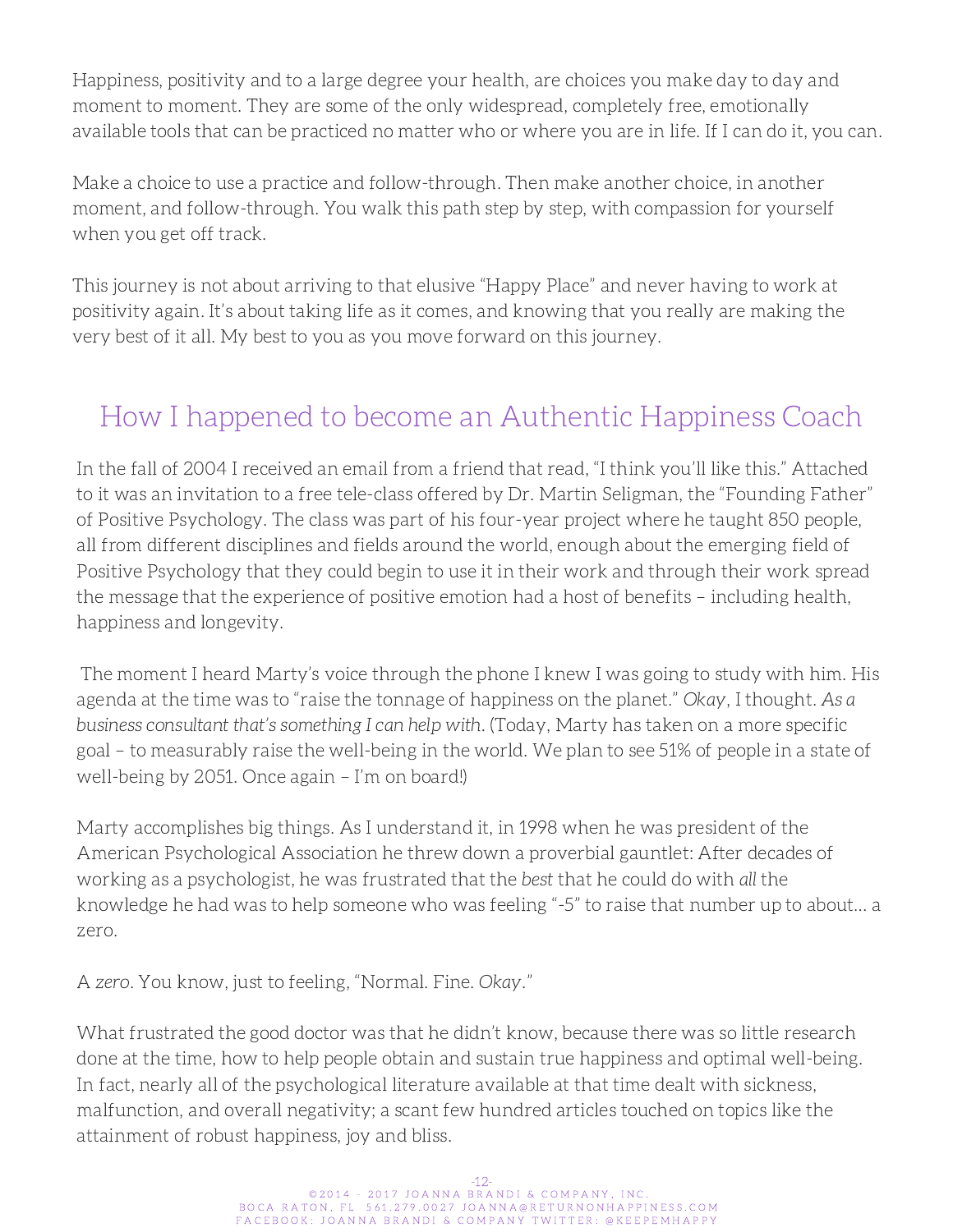So Marty and some friends raised forty-million dollars for research into the "Science of Happiness." They were off and running to discover some of the most exciting news to come out of the "brain science" community in a lifetime!

Listening in on his free class, I heard him explain that Positive Psychology is the scientific study of what enables individuals and communities to thrive. The recently formed International Positive Psychology Association (IPPA) says it's the scientific study of optimal human functioning – what they refer to as flourishing – and optimal community functioning – which they call thriving.

Marty was speaking my language, and I was hooked! Like Marty, for all the years I'd been in business my mission had been to help people create positive organizations that THRIVE.

I immediately invested myself fully in his studies and practices so that I could develop a strong understanding of positive psychology, use it in my personal and professional life, and teach it to those who want to make positive changes.

After our "graduation" as Authentic Happiness Coaches, several members of the study group I belonged to chose to stay together as a support/study/mastermind group.

Colleagues from diverse careers (physicians, teachers, business people, and therapists among others) and different countries, we were known as the Founders Group of the Positive Workplace International. For eight years we built on what we'd learned, focused on taking academic discoveries in the field and translating them into accessible information and practical tools that can be used in business, education and personally to create lives that flourish.

The results of our efforts are life-changing and inspiring, and I'm absolutely thrilled to share them with you!

Eventually I took all that I'd learned and began creating workshops and programs for my clients – in all kinds of businesses. As a Resource Speaker for Vistage International, I'm proud to say that my work on "Linking Positivity to Profitability" is instrumental in helping our member companies grow their companies twice as fast as other small businesses.

Today, I can proudly say that my work on Positive Leadership can be enjoyed by people in all kinds of businesses, all over the world in the form of my new E-Course: The Practice of Positive Leadership: Use the Science of Happiness to Keep Employees Engaged and Customers Happy.